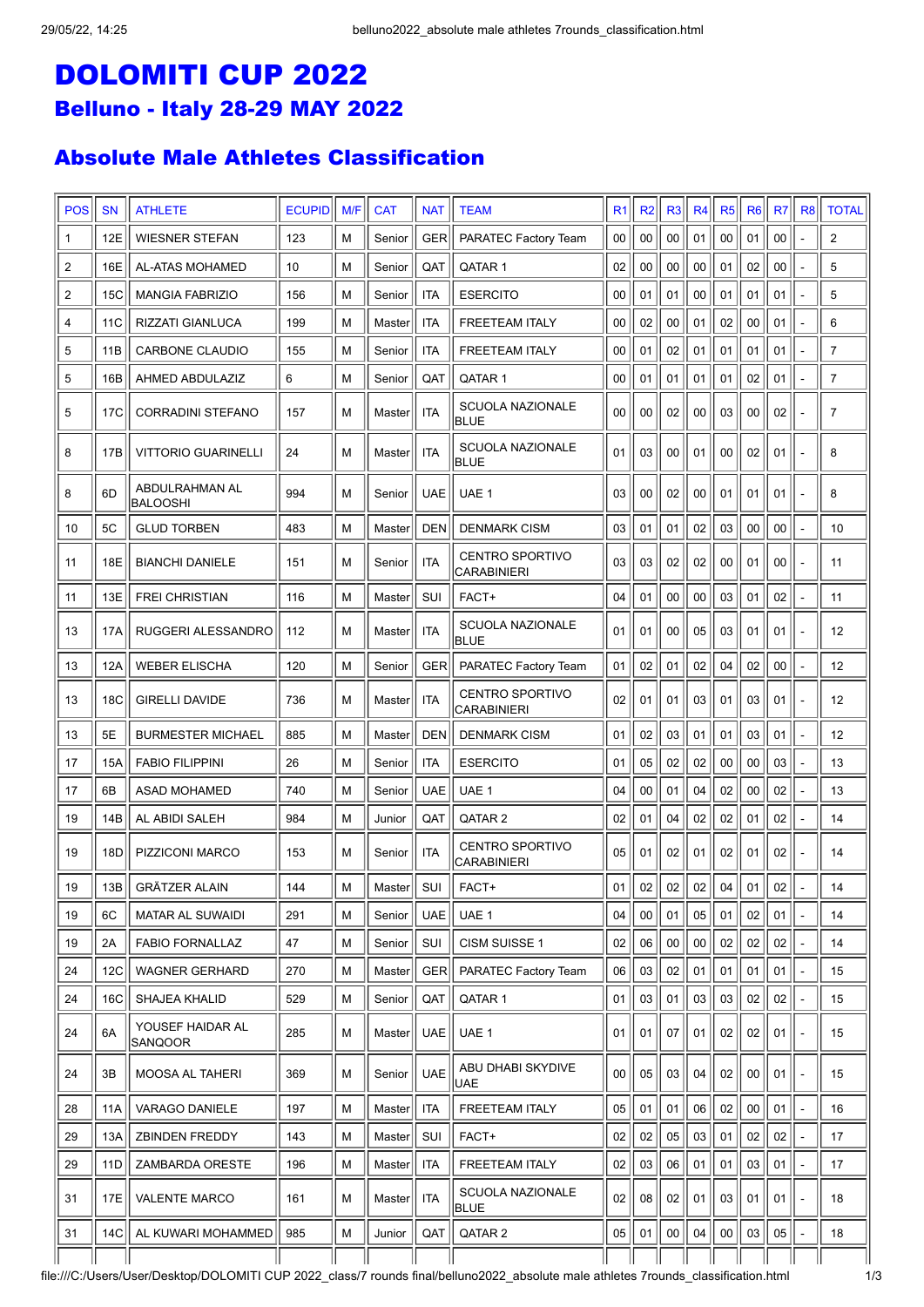29/05/22, 14:25 belluno2022\_absolute male athletes 7rounds\_classification.html

| 31 | 16A | AL MARRI MOHAMMED                 | 987 | М | Senior | QAT        | QATAR 1                               | 04 | 02   | 02 | 03 | 01 | 04              | 02 |                | 18 |
|----|-----|-----------------------------------|-----|---|--------|------------|---------------------------------------|----|------|----|----|----|-----------------|----|----------------|----|
| 34 | 15D | <b>MASSIMO AGNELLINI</b>          | 29  | М | Senior | ITA        | <b>ESERCITO</b>                       | 10 | 02   | 01 | 01 | 02 | 01              | 02 |                | 19 |
| 35 | 16D | AL QAOUD MESHAAL                  | 9   | Μ | Senior | QAT        | QATAR 1                               | 00 | 07   | 00 | 03 | 02 | 06              | 02 |                | 20 |
| 35 | 3E  | <b>MOHAMED AL</b><br>BALOOSHI     | 997 | М | Senior | <b>UAE</b> | ABU DHABI SKYDIVE<br>UAE              | 04 | 02   | 01 | 06 | 01 | 04              | 02 |                | 20 |
| 37 | 11E | DI PIETRO CORRADO                 | 198 | М | Master | <b>ITA</b> | <b>FREETEAM ITALY</b>                 | 03 | 03   | 01 | 10 | 02 | 00              | 03 |                | 22 |
| 37 | 17D | <b>VIEL DANIELE</b>               | 150 | М | Master | ITA        | SCUOLA NAZIONALE<br><b>BLUE</b>       | 01 | 05   | 05 | 01 | 00 | 05              | 05 |                | 22 |
| 39 | 1A  | <b>GRIT RENE</b>                  | 249 | М | Master | <b>NED</b> | <b>NEW CONNECTION</b>                 | 04 | 02   | 03 | 03 | 00 | 08              | 03 |                | 23 |
| 39 | 7D  | <b>GIUSEPPE TRESOLDI</b>          | 25  | М | Master | <b>ITA</b> | <b>FREE DOGS</b>                      | 16 | 01   | 01 | 01 | 01 | 01              | 02 |                | 23 |
| 41 | 2D  | <b>ZWICKER LUKAS</b>              | 614 | М | Junior | SUI        | <b>CISM SUISSE 1</b>                  | 01 | 04   | 06 | 09 | 00 | 01              | 03 |                | 24 |
| 41 | 2Β  | <b>WEHREN LUKAS</b>               | 215 | М | Senior | SUI        | <b>CISM SUISSE 1</b>                  | 01 | 06   | 06 | 04 | 00 | 02              | 05 |                | 24 |
| 41 | 3D  | <b>SAEED HUSSAIN</b><br>ALBALOSHI | 363 | м | Senior | <b>UAE</b> | ABU DHABI SKYDIVE<br><b>UAE</b>       | 07 | 01   | 04 | 02 | 03 | 04              | 03 | $\blacksquare$ | 24 |
| 44 | 13D | Saurer Thomas                     | 819 | М | Master | SUI        | FACT+                                 | 02 | 05   | 00 | 04 | 01 | 08              | 05 |                | 25 |
| 44 | 15B | CARDELLI NICOLO'<br>LORENZO       | 993 | М | Senior | ITA        | <b>ESERCITO</b>                       | 01 | 03   | 06 | 03 | 02 | 07              | 03 |                | 25 |
| 46 | 18A | SOLITO Vincenzo                   | 980 | М | Senior | <b>ITA</b> | <b>CENTRO SPORTIVO</b><br>CARABINIERI | 03 | 01   | 03 | 02 | 03 | 03              | 11 |                | 26 |
| 47 | 14A | <b>SHAJEA HAMAD</b>               | 924 | М | Senior | QAT        | QATAR <sub>2</sub>                    | 01 | 02   | 12 | 05 | 00 | 03              | 04 |                | 27 |
| 47 | ЗC  | SAIF MATAR ABDULLA                | 49  | м | Senior | <b>UAE</b> | ABU DHABI SKYDIVE<br>UAE              | 03 | 02   | 16 | 01 | 00 | 02              | 03 |                | 27 |
| 47 | 15E | <b>GAROZZO DANIELE</b>            | 860 | М | Senior | <b>ITA</b> | <b>ESERCITO</b>                       | 04 | 00   | 01 | 16 | 03 | 03              | 00 |                | 27 |
| 50 | 18B | DASCANIO CLAUDIO                  | 948 | М | Senior | <b>ITA</b> | <b>CENTRO SPORTIVO</b><br>CARABINIERI | 04 | 08   | 02 | 09 | 01 | 03              | 01 |                | 28 |
| 51 | 1B  | RAOUL VAN DORSEN                  | 933 | М | Senior | <b>NED</b> | <b>NEW CONNECTION</b>                 | 03 | 16   | 00 | 02 | 03 | 04              | 01 | $\overline{a}$ | 29 |
| 52 | 9Α  | DE KUIJER TON                     | 246 | м | Master | <b>NED</b> | POPS NETHERLANDS                      | 07 | 09   | 04 | 04 | 02 | 01              | 04 |                | 31 |
| 53 | 5А  | <b>MATHIESEN JOHN</b>             | 408 | М | Master | <b>DEN</b> | <b>DENMARK CISM</b>                   | 02 | 00   | 16 | 04 | 05 | 02              | 03 |                | 32 |
| 54 | 3A  | SUHAIL AINAQBI                    | 320 | М | Senior | UAE        | ABU DHABI SKYDIVE<br>UAE              | 01 | 03   | 11 | 02 | 13 | 00 <sub>0</sub> | 03 |                | 33 |
| 54 | 5D  | <b>HANSEN RENE</b>                | 675 | М | Master | <b>DEN</b> | <b>DENMARK CISM</b>                   | 05 | 02   | 16 | 02 | 03 | 03              | 02 |                | 33 |
| 54 | 13C | <b>BORIN CLAUDIO</b>              | 152 | M | Master | <b>ITA</b> | FACT+                                 | 16 | 05   | 02 | 02 | 00 | 04              | 04 |                | 33 |
| 57 | 12D | <b>BARTH JÜRGEN</b>               | 137 | М | Master | <b>GER</b> | PARATEC Factory Team                  | 16 | 02   | 06 | 01 | 00 | 05              | 04 |                | 34 |
| 57 | 1E  | <b>CARROLL LES</b>                | 561 | М | Master | <b>GBR</b> | <b>NEW CONNECTION</b>                 | 02 | 02   | 04 | 16 | 05 | 03              | 02 |                | 34 |
| 57 | 8D  | <b>EMPL HEINZ</b>                 | 160 | М | Master | <b>AUT</b> | TO BE ACTIVE                          | 01 | 05   | 04 | 09 | 07 | 04              | 04 |                | 34 |
| 60 | 6E  | MOHAMED AL SUWAIDI                | 995 | М | Senior | ITA        | UAE 1                                 | 02 | 01   | 13 | 02 | 01 | 15              | 01 | $\overline{a}$ | 35 |
| 61 | 2C  | <b>BÄNZIGER KEVIN</b>             | 733 | М | Senior | SUI        | CISM SUISSE 1                         | 00 | 01   | 16 | 02 | 15 | 01              | 01 |                | 36 |
| 62 | 8Β  | TERZER HANSJÖRG                   | 159 | М | Master | ITA        | TO BE ACTIVE                          | 06 | 03   | 06 | 12 | 01 | 08              | 01 | $\overline{a}$ | 37 |
| 62 | 7A  | <b>VITALI MARCO</b>               | 328 | М | Master | <b>ITA</b> | FREE DOGS                             | 02 | 01   | 04 | 15 | 02 | 02              | 11 |                | 37 |
| 64 | 12B | <b>BRANDECKER GERD</b>            | 851 | М | Master | GER        | PARATEC Factory Team                  | 02 | $10$ | 01 | 03 | 05 | 05              | 16 | $\overline{a}$ | 42 |
| 65 | 8A  | <b>FRANZ KIESENHOFER</b>          | 80  | М | Master | <b>AUT</b> | TO BE ACTIVE                          | 03 | 03   | 12 | 16 | 04 | 03              | 03 |                | 44 |
| 65 | 4A  | MICHETTI FRANCESCO                | 989 | М | Senior | ITA        | <b>ESERCITO 2</b>                     | 03 | 02   | 16 | 07 | 07 | 05              | 04 |                | 44 |
| 67 | 7B  | <b>CICCARONE NICOLA</b>           | 861 | М | Master | ITA        | FREE DOGS                             | 16 | 16   | 01 | 09 | 04 | 02              | 02 |                | 50 |
| 67 | 7C  | <b>PASE GIANNI</b>                | 627 | М | Master | ITA        | <b>FREE DOGS</b>                      | 04 | 00   | 05 | 16 | 08 | 16              | 01 | $\overline{a}$ | 50 |
| 69 | 1C  | <b>MARK VERSTAPPEN</b>            | 981 | М | Senior | <b>NED</b> | <b>NEW CONNECTION</b>                 | 04 | 02   | 07 | 16 | 06 | 06              | 15 |                | 56 |
| 70 | 7E  | <b>OMBRA MARIO</b>                | 982 | М | Senior | ITA        | <b>FREE DOGS</b>                      | 01 | 04   | 16 | 01 | 10 | 09              | 16 | ÷,             | 57 |
| 71 | 9Β  | RUBEN JO                          | 350 | М | Master | <b>NED</b> | POPS NETHERLANDS                      | 02 | 14   | 06 | 06 | 14 | 06              | 10 |                | 58 |
| 72 | 5B  | SORENSEN ERIK                     | 142 | М | Master | DEFN       | <b>DENMARK CISM</b>                   | 16 | 08   | 16 | 16 | 01 | 02              | 00 |                | 59 |

file:///C:/Users/User/Desktop/DOLOMITI CUP 2022\_class/7 rounds final/belluno2022\_absolute male athletes 7rounds\_classification.html 2/3